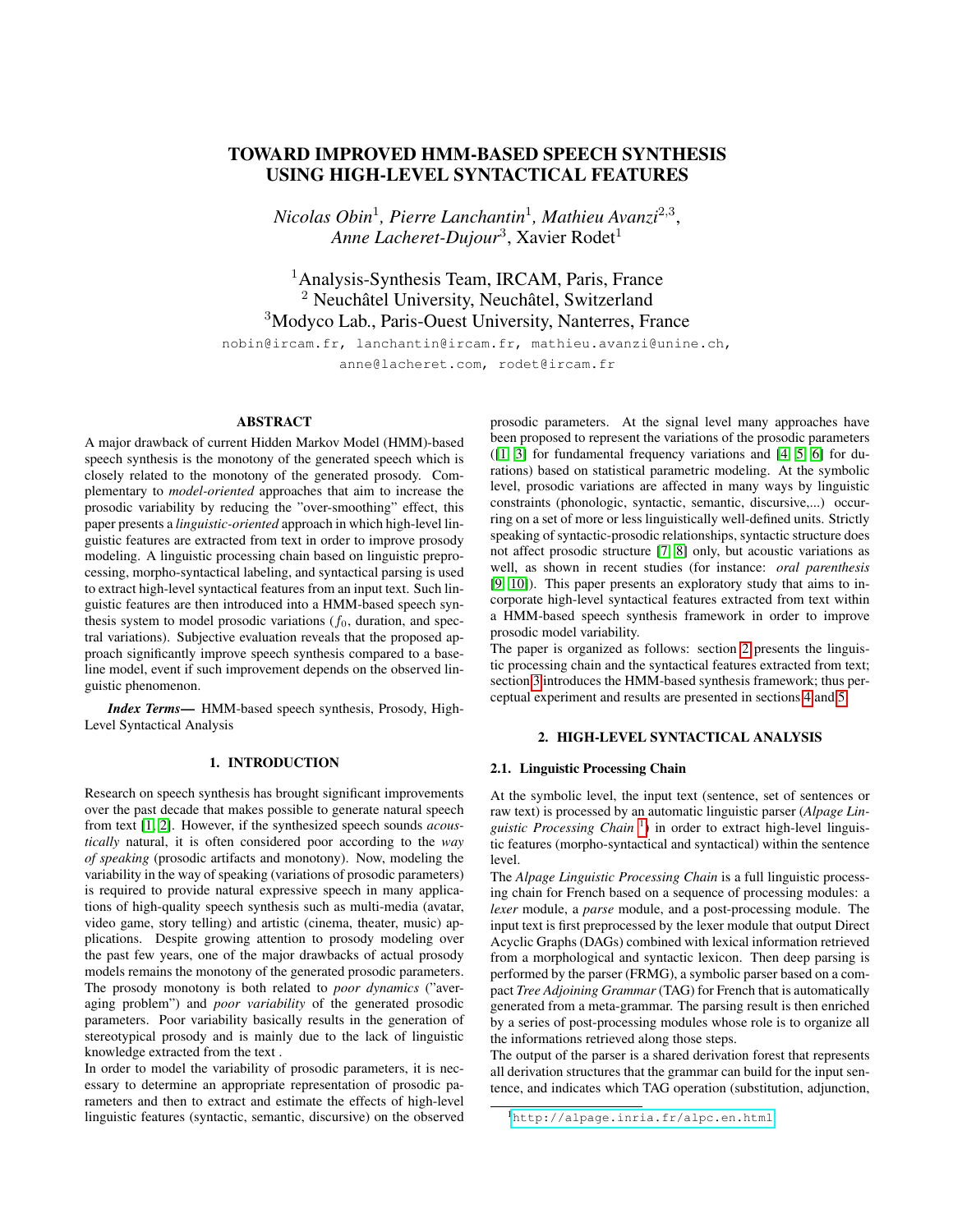anchoring) took place on a given node of a given tree for a given chunk. This forest is then transformed into a shared dependency forest: anchors of trees related to a given node label are put into a dependency relationship with this label. A dependency forest is represented into a *DEP XML* format that incorporates the following items:

- **clusters** that are associated to the forms of the sentence:
- nodes that point on a given cluster and associated to a lemma, a syntactical category and a set of derivations;
- edges that connect a source node with a target node with a given label. More precisely, a given edge is associated with a set of *derivations* related to this edge and the related source and target chunk *operations*.

At last the forest is disambiguated by a heuristic-based module that outputs a unique dependency tree. An example of a disambiguated dependency graph as provided by the parser is shown in figure [1.](#page-2-1)

### 2.2. Syntactical Features Extraction

From the output of the linguistic process described in [2.1,](#page-0-2) a set of more or less high-level linguistic features were extracted.

morpho-syntactical form features are extracted from the surface processing.

- form segment;
- form *lexical category* and *class* (function vs. content form);

form dependencies are extracted from the deep parse processing. This set basically encodes the relationship between forms.

- {governor, current, governee} form *lexical category* and *class*;
- *edge type and label* between current form and {governor, governee} form;
- *signed dependency distance* between current form and {governor, governee} forms (in forms and in chunks);

recursive chunk are retrieved in a top-down process according to the operations and associated derivations. As a chunk of a given level can have several derivations (i.e governee chunks), we chose to stack governee chunk of a given level from left to right in order to provide a binary tree chunk representation. For our example sentence (cf. fig. [1\)](#page-2-1), the transformed recursive chunks are:

(*S* (*AdvP* Longtemps) ((*VP* je me suis couché) (*NP* de bonne heure  $)$ )

Recursive chunks were finally transformed into non-recursive chunks by extracting only leaves of the transformed chunk tree (and encoding only partially recursivity through chunk depth estimation).

- {governor, current, governee} *chunk category*;
- *edge type and label* between current chunk and {governor, governee} chunks;
- *signed dependency distance* between current chunk and {governor, governee} chunks (in forms and in chunks);
- *chunk depth*;

adjunction represents a specific type of syntactical phenomena. In particular, adjunctions could concern different text spans (from a single form to a full sentence). Adjunction covers a large amount of syntactical phenomena such as incises, parentheses, subordinate and coordinate clauses, enumerations, ...

In the FRMG parser formalism, adjunctions can be easily extracted according to some specific pattern matching (including *modified*, *introducer*, and *modifier* nodes). Full adjunction is thus extracted by retrieving the full dependency descendance from the introducer. Modifier, introducer and modified category as well as edges type and label are then used to identify adjunction's type (such as relative clauses, adjective clauses, adverb clauses, ...).

- {modified, introducer, modifier} form *lexical category* and *class*;
- *adjunction type* retrieved from an adjunction dictionary;
- *edge type and label* between modified and introducer nodes and between introducer and modifier nodes;
- *signed dependency distance* between the adjunction's introducer and the modified node (in forms and in chunks);

As adjunctions have recursive property (a given adjunction can be embedded within another adjunction, or within an adjunction of the same type), features were extracted separately for each known adjunction type (with related pattern). Then, in case of recursivity of a given adjunction's type, adjunction with the larger span was extracted only.

### <span id="page-1-0"></span>3. INTEGRATION IN THE HMM-BASED SPEECH **SYNTHESIS**

Over the last decade, HMM-based speech synthesis system has grown in popularity [\[1,](#page-3-0) [2,](#page-3-1) [11\]](#page-3-11). This system models spectrum, excitation, and durations in a unified HMM framework. Compared to unit-selection systems it offers the ability to model different voices, speaking styles or emotional speech without requiring the recording of large databases. The implementation of our HMM-based speech synthesis system is based on the *HTS Toolkit*.

During the training, both spectrum and excitation parameters vectors (including  $f_0$ ) and their dynamic vectors are extracted from the speech corpus and used to train the *context-dependent HMMs* according to the alignment. In this way, a mapping is performed between speech acoustics and linguistic features. Due to the large amount of context-dependent models, the models are hierarchically clustered into acoustically similar models using *decision trees* estimated according to *Maximum-Likelihood Minimum Description Length* criterion (ML-MDL). *Multi-space probability distributions* (MSD) are used to model variable dimensional parameter sequence such as  $log\ f_0$  with unvoiced regions properly. Each contextdependent HMM has *state duration probability density functions* (PDFs) to capture the temporal structure of speech [\[4,](#page-3-3) [5\]](#page-3-4).

During the synthesis, the text to be synthesized is first converted to a context-dependent label sequence. An utterance HMM is then built by concatenating the most appropriate context-dependent HMMs according to the label sequence and the trained decision trees. State durations of the utterance HMM are then determined based on the state duration PDFs. Finally, the speech parameter are generated using a maximum likelihood algorithm including *dynamic features* [\[13\]](#page-3-12) from which a speech waveform is synthesized using a speech synthesis filter.

It is important to note that by adopting this HMM framework, all prosodic dimensions could be estimated according to the linguistic contextual features (i.e. not only  $f_0$  variations and duration but voice quality as well). The following linguistic feature sets were introduced as contextual features:

• baseline linguistic units: phonem, syllable and prosodic group, with phonem and syllable phonological features (phonem phonological features, syllabic structure, and prosodic structure: prosodic frontiers and syllable prominence) [\[6\]](#page-3-5);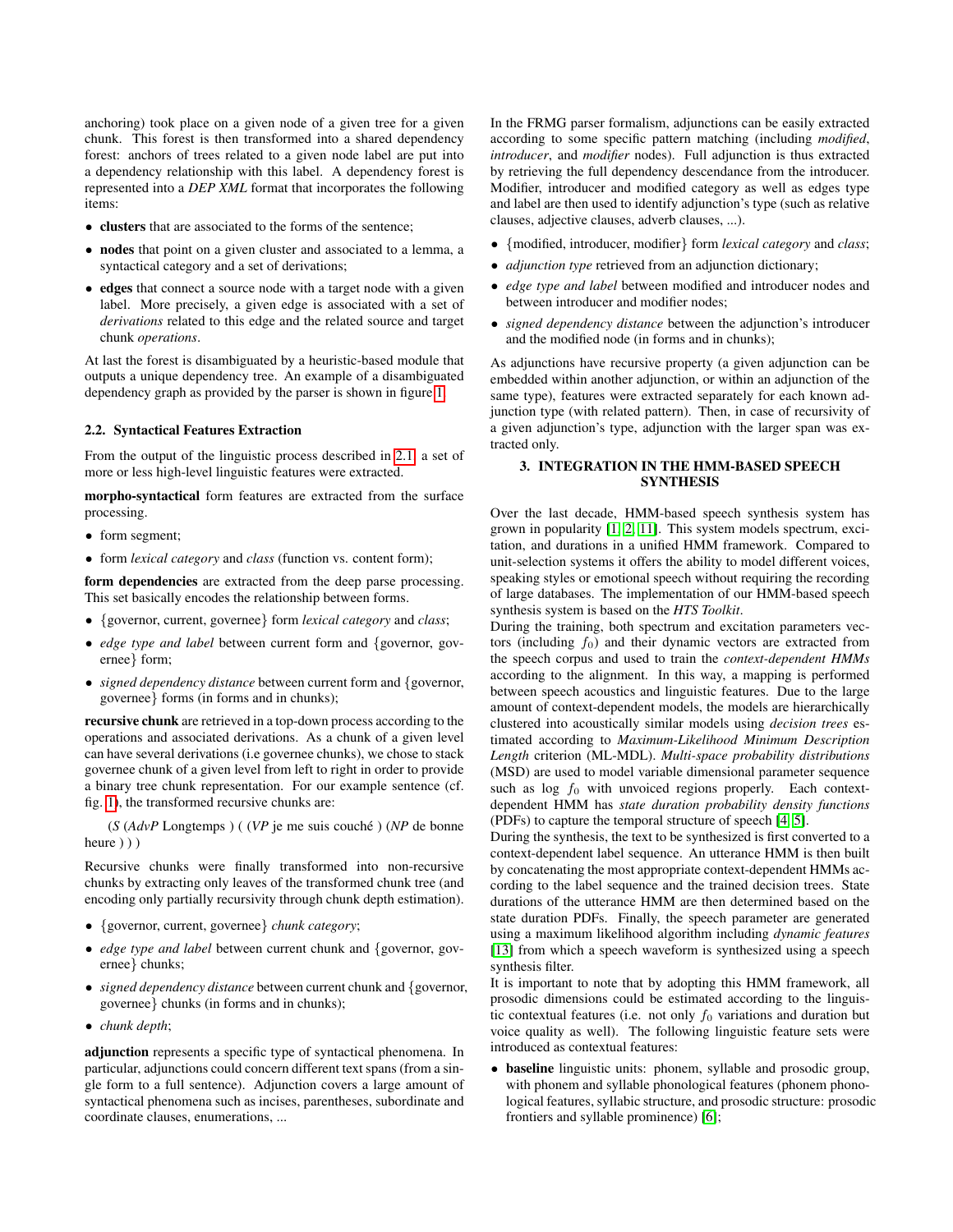

<span id="page-2-1"></span>Fig. 1. Disambiguated dependency graph for the sentence: "*Longtemps, je me suis couche de bonne heure. ´* " ("*For a long time I used to go to bed early*"). Squares represent *clusters* (with associated form), circles represent *nodes* (with associated lemma and lexical category), arrows represents *edges* (with associated dependency label) going from source node (*governor*) to target node (*governee*).

- morpho-syntactical linguistic unit: form;
- dependency linguistic unit: form;
- chunk linguistic unit: chunk;
- adjunction linguistic unit: adjunction;

For each feature set, low-level linguistic features were extracted on each linguistic unit with left-to-right contexts (second order for the phoneme features, and first order for the other linguistic units with the exception of adjunction that does not necessarily have direct adjacent context): *locational* (position of a given unit within higher level units) and *weight* (number of observations of a given linguistic unit within higher level units) features.

#### 4. EXPERIMENT

# <span id="page-2-0"></span>4.1. Experimental setup

For the purpose of that experiment, two models were compared: a *baseline model* including baseline and morpho-syntactical linguistic features; and a *rich linguistic model* including all linguistic features. Such linguistic sets were used to train all speech synthesis parameters (spectral and  $f_0$  variations and durations).

Models were trained on a 1 hour (956 sentences) *laboratory* corpus spoken by a French non professional male speaker and recorded at 16kHz in an anechoic room.

The following processing chain was applied to the training corpus: phonemic segmentation using *ircamAlign* [\[12\]](#page-3-13); syllabation on interpausal groups; automatic syllable prominence detection using *ircam-Prom* [\[14\]](#page-3-14). Linguistic feature were extracted from text with the *Alpage Linguistic Processing Chain*. All analysis were conducted within the *ircamCorpusTools* [\[15\]](#page-3-15) framework.

Due to the high complexity of the linguistic structure as well as their dependencies with speech prosody, estimating precisely the influence of each of the extracted linguistic features on the synthesized speech and prosody is unreachable. It is more likely to reduce the evaluation to a subset of well-defined specific syntactical phenomena. For that reason the evaluation corpus was designed according to syntactical adjunctions only. This choice is motivated by several reasons: adjunctions concerns long-term speech scope (oral parenthesis) which makes it easier to evaluate variations across different models; adjunctions could be described with limited vocabulary

which makes easier to generate a limited sentence corpus which is needed in a subjective evaluation experiment; adjunctions has been shown in a previous study to be the most relevant syntactical feature for prosody modeling [\[16\]](#page-3-16).

The text corpus used for the evaluation has been designed in the following maneer: 10 baseline sentences were chosen without any specific syntactic property (ex: *Le chat a mange la souris ´* , *The cat ate the mouse*). These sentences were then enriched according to a set of adjunction type (subordinate participial and relative clauses, coordinate clauses, incises and enumerations). For each adjunction type, original sentences were enriched according to two control parameters: *position* (initial, medial, final) and *complexity* (presence or not of adjunctions within the current adjunction) of the introduced adjunction. This finally lead to a 54 sentences evaluation corpus. For the feasibility of the study, only 20 were selected for the subjective evaluation. Finally speech parameters were synthesized for each sentence according to the considered model and contextual features sequence extracted from text (prosodic structure being inferred from a common model then equal for both compared models).

#### 4.2. Subjective evaluation

The evaluation consists of a subjective comparison between the 2 models. A comparison category rating (*CCR*) test was used to compare the quality of the synthetic speech generated by *baseline* and *rich linguistic* models. The evaluation were conducted according to source-crowding using social networks <sup>[2](#page-2-2)</sup>. 50 French native speakers (including 17 experts and 33 naive listeners) compared a total of 20 speech sample pairs. They were asked to attribute a preference score according to the quality of each of the sample pairs on the comparison mean opinion score (CMOS) scale. Listening test was performed with headphones.

## 5. RESULTS & DISCUSSION

Analysis of variance (*ANOVA*) has been estimated on the resulting preference distributions in order to asses perceptive differences be-

<span id="page-2-2"></span><sup>&</sup>lt;sup>2</sup>this perceptual evaluation group is available on [http://www.](http://www.facebook.com/group.php?gid=150354679034&ref=ts) [facebook.com/group.php?gid=150354679034&ref=ts](http://www.facebook.com/group.php?gid=150354679034&ref=ts) and the test on [http://recherche.ircam.fr/equipes/](http://recherche.ircam.fr/equipes/analyse-synthese/lanchant/index.php/Main/TestSP) [analyse-synthese/lanchant/index.php/Main/TestSP](http://recherche.ircam.fr/equipes/analyse-synthese/lanchant/index.php/Main/TestSP).